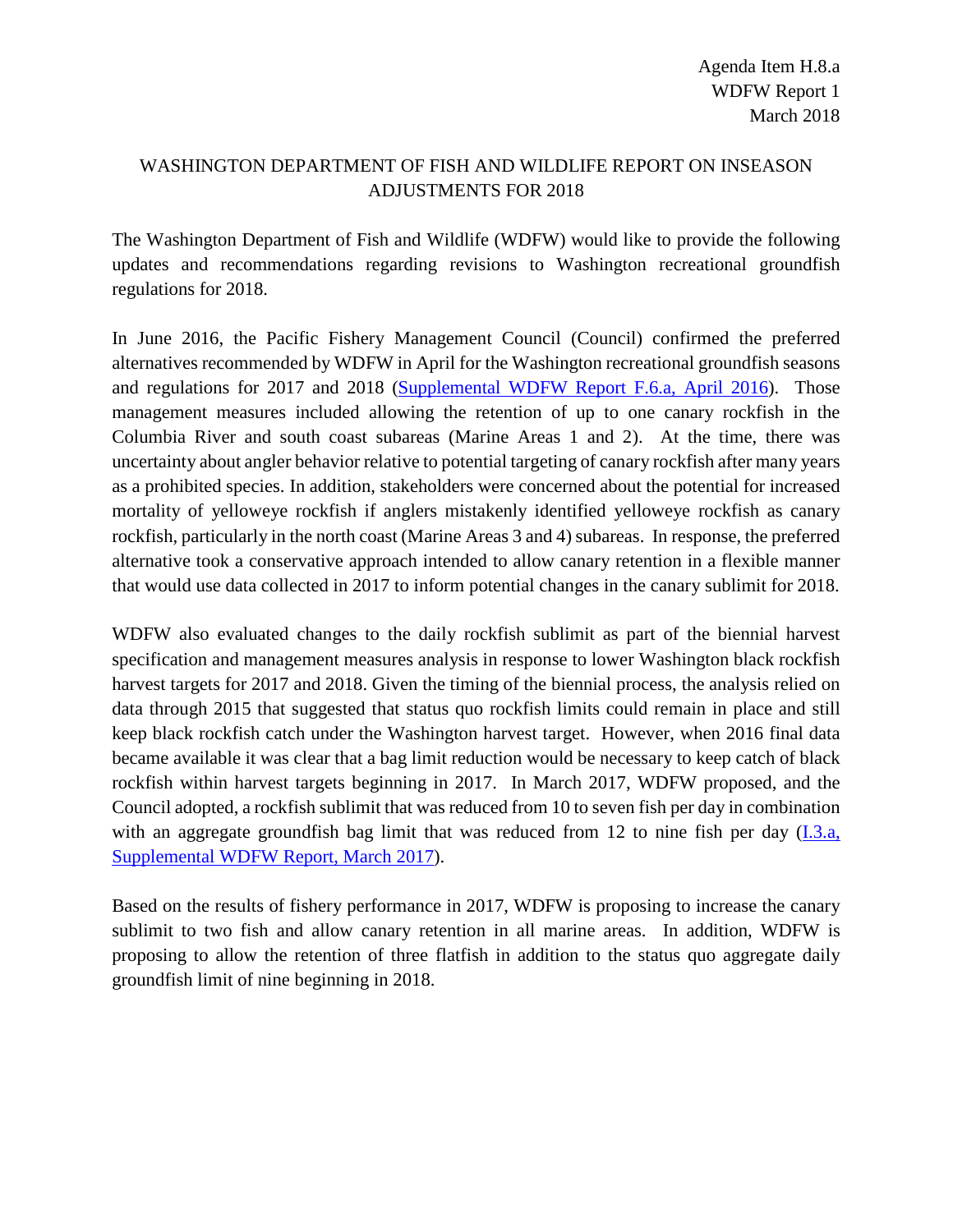## **1. Increase the canary rockfish sublimit from one to two per angler and allow canary retention in all marine areas**

**Rationale:** The 2017 final mortality estimate for canary rockfish in the Washington recreational fishery is 4.8 mt out of a 50 mt harvest guideline for 2017 and 2018. As described above, there were uncertainties relative to the degree of targeting and potential misidentification when analyzing projected canary rockfish mortalities for 2017 and 2018. WDFW analyzed canary rockfish mortality under a one or two sublimit in all management areas to provide the intended flexibility to consider an increase the canary sublimit and expansion of the management areas where canary retention could be allowed in 2018. The initial analysis assumed a high level of targeting to ensure that management measures were not set too liberally. The high target scenario assumed that all vessels fishing for groundfish would actively seek out canary rockfish to allow all anglers on that trip to retain two canary rockfish. Under the high target scenario, projected impacts for canary rockfish with retention allowed in all marine areas under a one fish sublimit was 66.1 mt and 137.1 mt under a two fish sublimit [\(2017-2018 Harvest Specifications and](http://www.pcouncil.org/wp-content/uploads/2016/06/G4_Att2_Analysis_Doc_JUN2016BB.pdf)  [Management Measures Analysis, June 2016\)](http://www.pcouncil.org/wp-content/uploads/2016/06/G4_Att2_Analysis_Doc_JUN2016BB.pdf).

The canary rockfish bag limit analysis was refreshed using final 2017 data where up to one canary could be retained in the Columbia River and south coast subareas (Marine Areas 1 and 2). Assumptions about potential targeting were not applied to updated projections given the final 2017 estimate that suggests that anglers are not actively seeking out canary rockfish to a large degree. However, there is a substantial buffer between the 2018 harvest guideline and the updated projected impacts if angler behavior is different in 2018. Table 1 below shows final 2017 catch and projected canary rockfish mortality in 2018 under two sublimit alternatives for all marine areas. Based on new information, WDFW recommends the canary sublimit be increased to two and retention allowed in all marine areas (Marine Areas 1-4) beginning in 2018.

|                                                                                                    | Table 1. Washington recreational canary rockfish harvest guideline (HG), final 2017 estimate and |
|----------------------------------------------------------------------------------------------------|--------------------------------------------------------------------------------------------------|
| projected impacts (mt) under two sublimit alternatives with retention allowed in all marine areas. |                                                                                                  |

| 2017 and 2018 HG | <b>2017 Final Estimate</b> | <b>2018 Sublimit Alternatives</b> |          |  |  |  |
|------------------|----------------------------|-----------------------------------|----------|--|--|--|
|                  |                            | 1 Canary                          | 2 Canary |  |  |  |
| 50               |                            | 5.67                              |          |  |  |  |

## **2. Allow the retention of three flatfish per angler per day in addition to the (status quo) aggregate groundfish limit of nine**

## **Rationale:**

When we proposed reducing the aggregate groundfish limit from 12 to nine fish per day, our stakeholder discussions primarily focused on the need to reduce the rockfish sublimit from ten to seven as a means to keep black rockfish catches within its harvest target. The aggregate groundfish